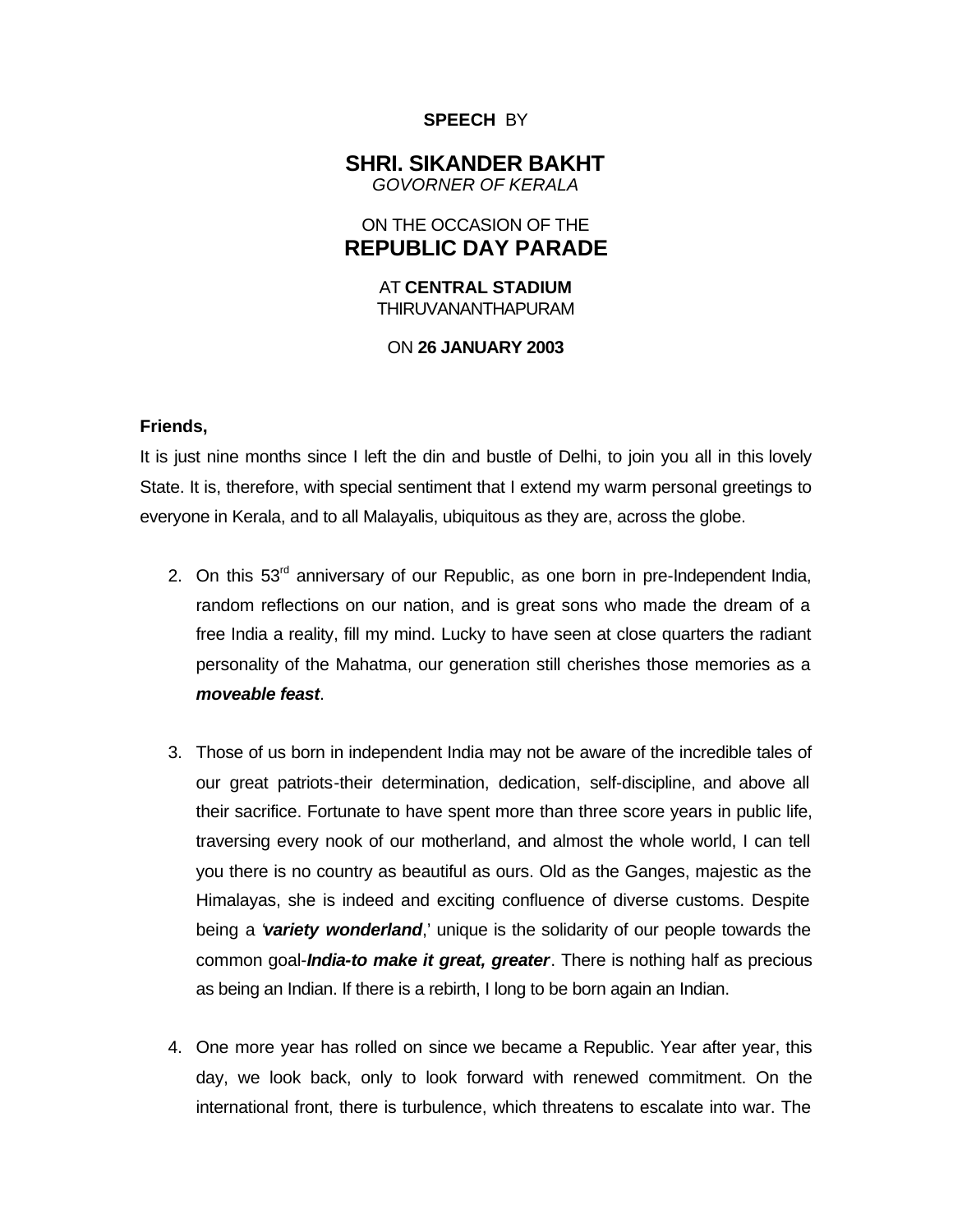gathering clouds, let us be optimistic, would give way to the silver lining of peace. In India, we have had events that kept us all on tenterhooks. Happily, there were also glad tidings as from Jammu and Kashmir, where people reiterated their unflinching faith in democracy, exhibiting the exuberance at being able to elect the government of their choice, even in the face of extreme threats, from across the border. Closer home, the flare-up at Marad, the feud between two Church factions, and a spate of agitations marred our otherwise peaceful record. Better sense, I hope, would prevail.

- 5. The other day I was reading an essay by E.M.Forster on 'Tolerance'. Tolerance, I felt, sounds like putting with something we abhor. To me it seems, the world would be much better if we learn *to respect everyman's faith without attempting to rationalise or analyse it*.
- 6. Little do we see in those around us-the determinations and tireless striving to brave any odd in the great adventure called life. My mind goes out to Kasaragode, where a girl child, Sumitra, aged just 7, fends like a responsible mother her two-year old brother and sister, half her age. Her mother is no more, and father labors the whole day to make ends meet. I see in Sumitra the representative of our new generation, the fire of the resurgent Kerala. *Never flinch; never weary; never despair*, seems what she is telling us. Let me also compliment the dedicated reporter of this piece, Surendran Neeleswaram, albeit posthumously. The generous public response that came to the aid of Sumitra was equally commendable.
- 7. It is with deep sense of loss, and deeper sense of guilt, that we remember the Kumarakom tragedy. It was only thanks to the instant rescue act by local fishermen and sand miners who plunged into the backwaters, risking their lives, that many were saved from the watery grave. Such spontaneous goodness signifies the sublime human spirit latent in our common folk. Let us hail them! Their resilience to rise to the occasion disproves the general notion that labour in Kerala is insensitive. This, I believe, would stand us in good stead as we launch ourselves as investor-friendly.